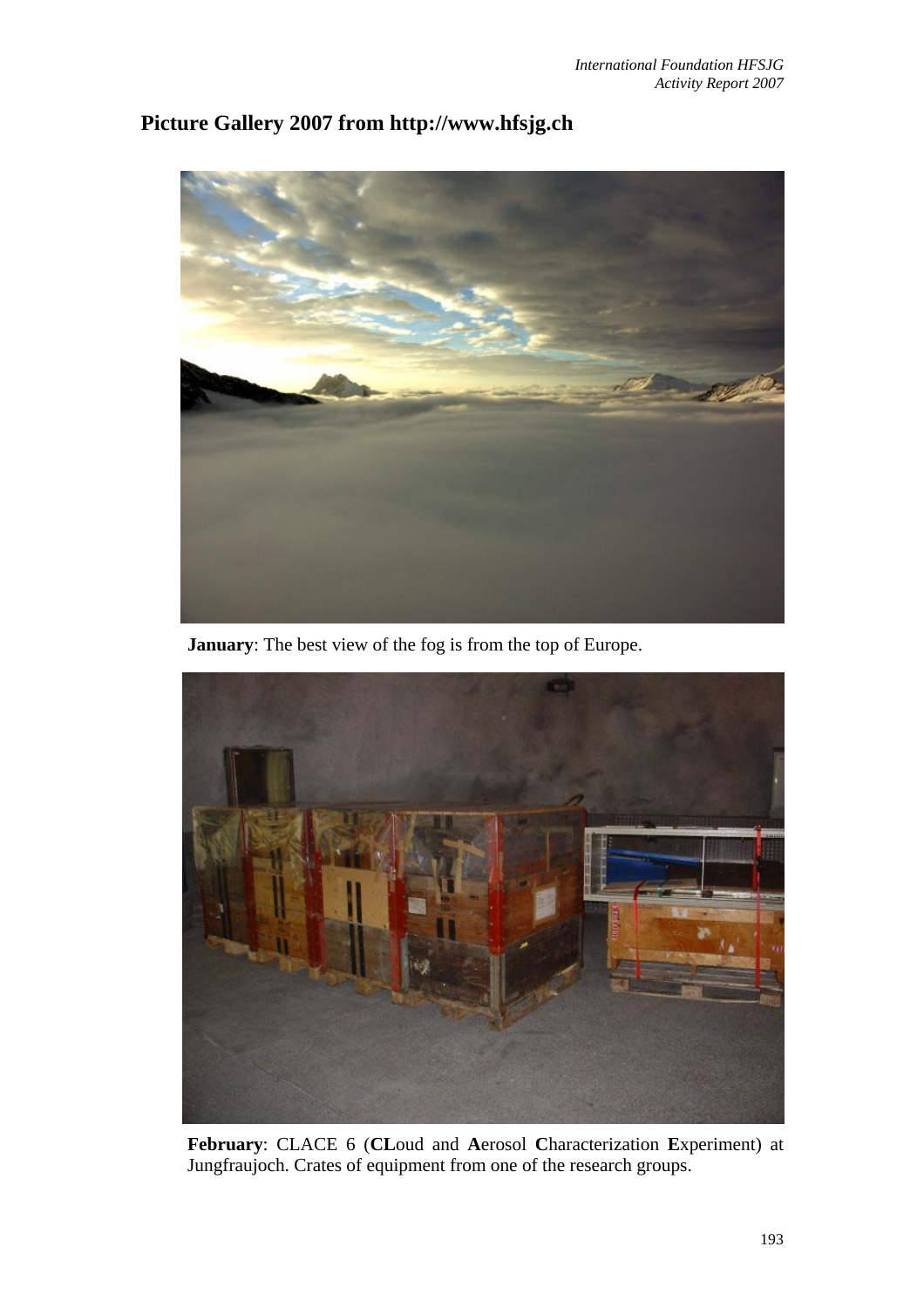

**March:** CLACE 6 (**CL**oud and **A**erosol **C**haracterization **E**xperiment) at Jungfraujoch. Cloud Particle Imager (CPI) and Forward Scattering Spectrometer Probe (FSSP) firmly installed on the Sphinx platform to withstand a snowstorm.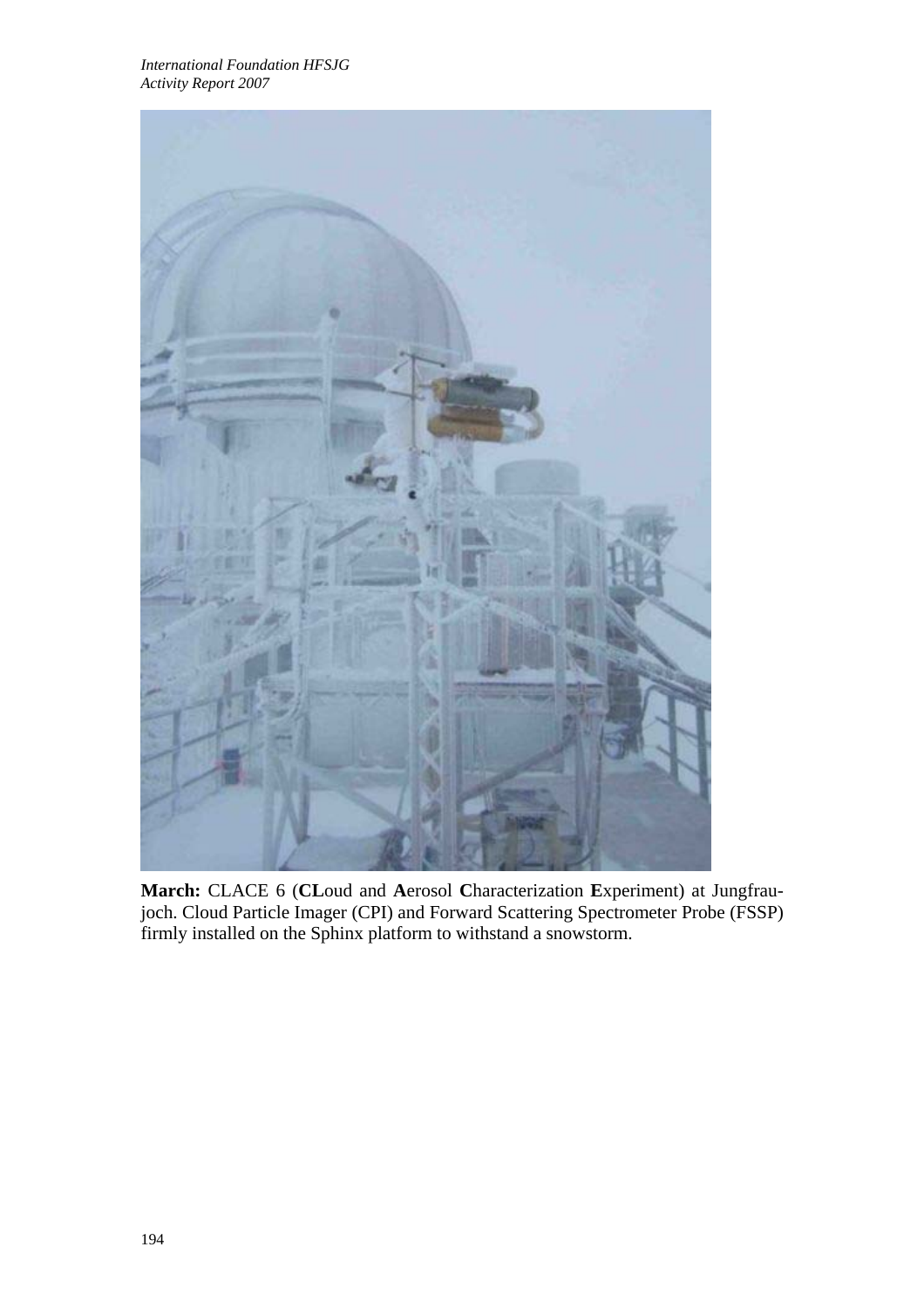

**April**: The Sphinx coming into view through the clouds.



**May:** Spring sunrise over the Aletsch glacier.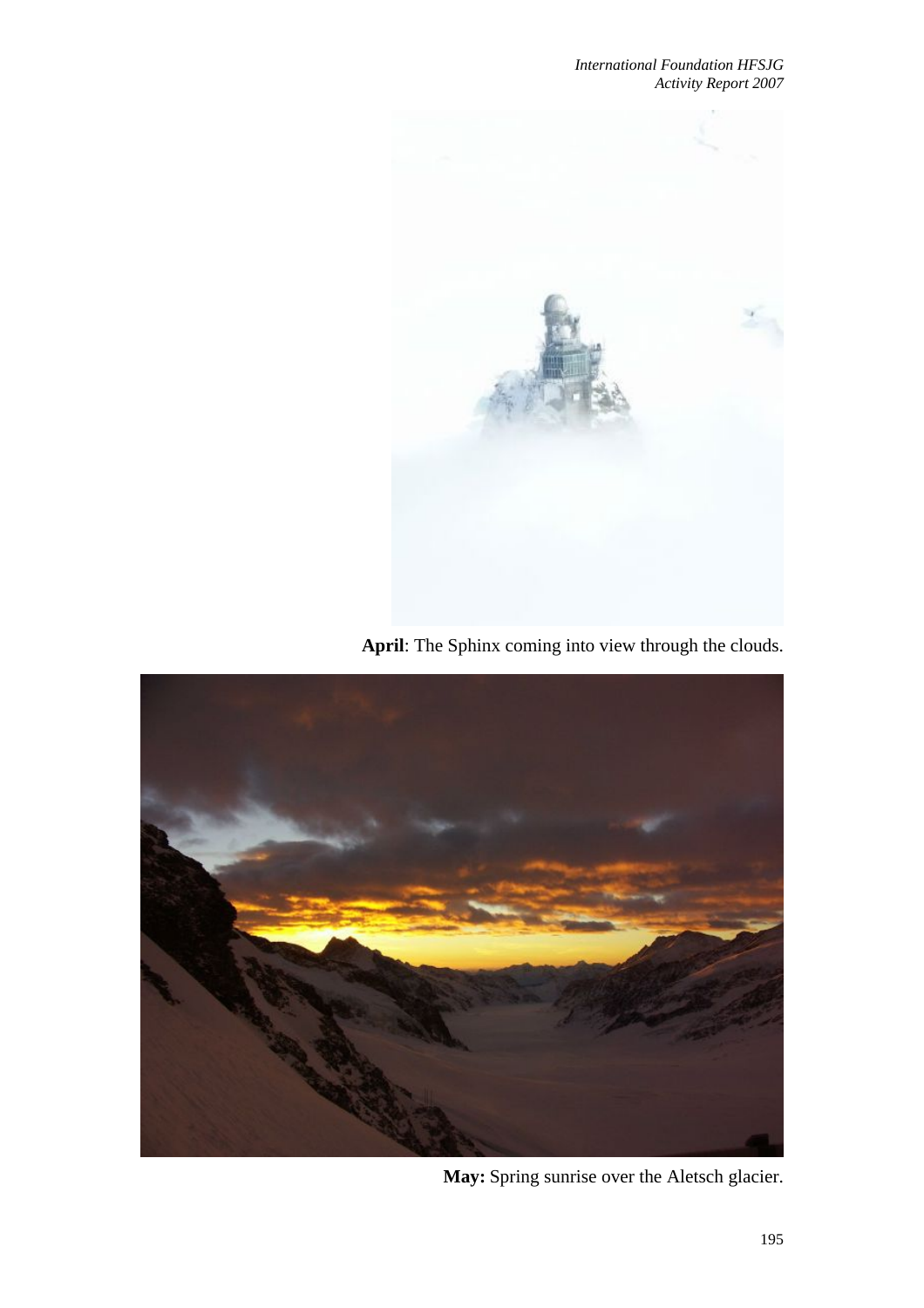

**June**: Thunderstorm.



**July**: The annual snow removal work at the Research Station Jungfraujoch by a team of mountain guides.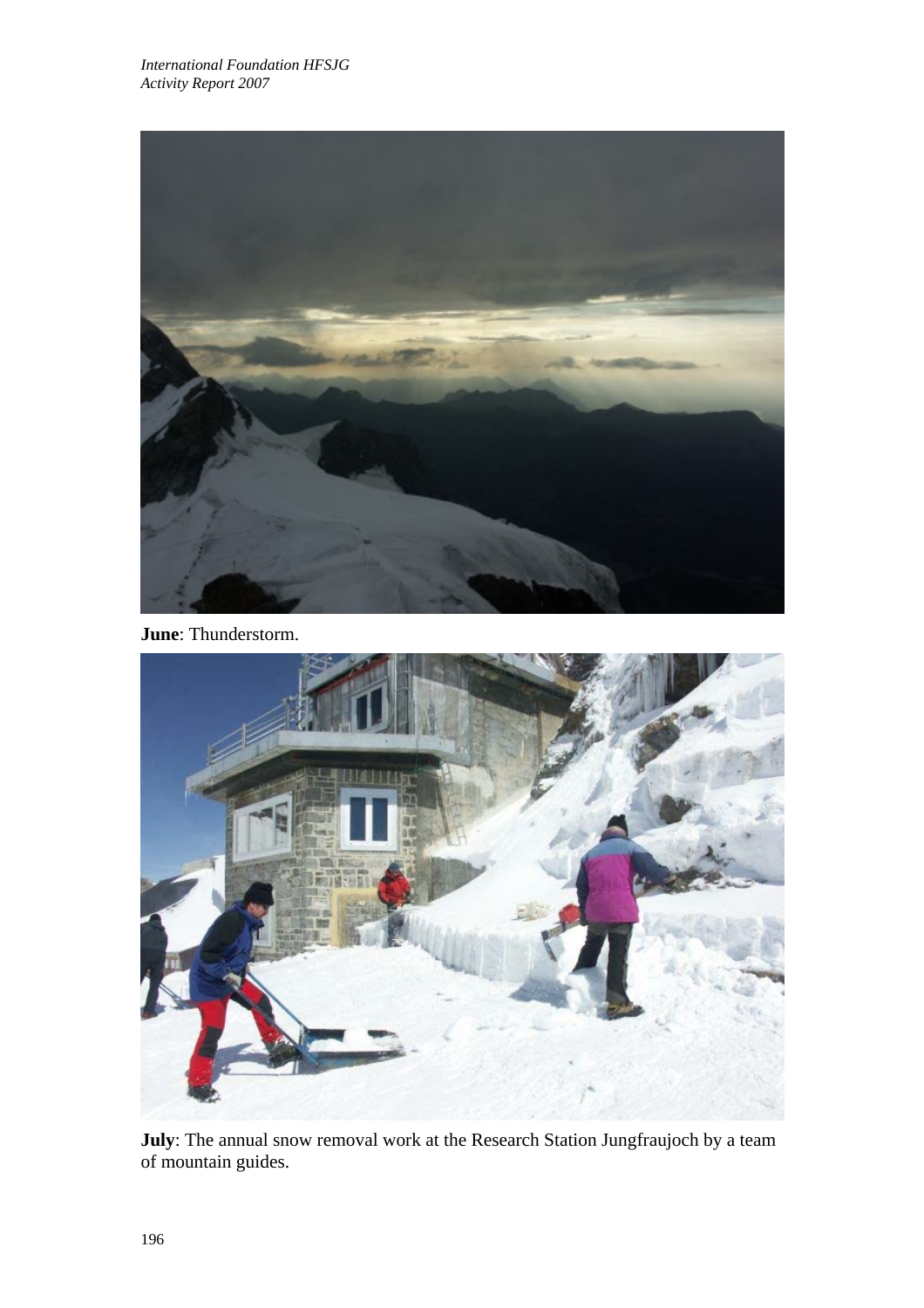**August**: A permanent resident at Jungfraujoch.



## **September**:

Snow sampling at Jungfraujoch for Paul Scherrer Institute's investigation of the behavior of mercury in snow.

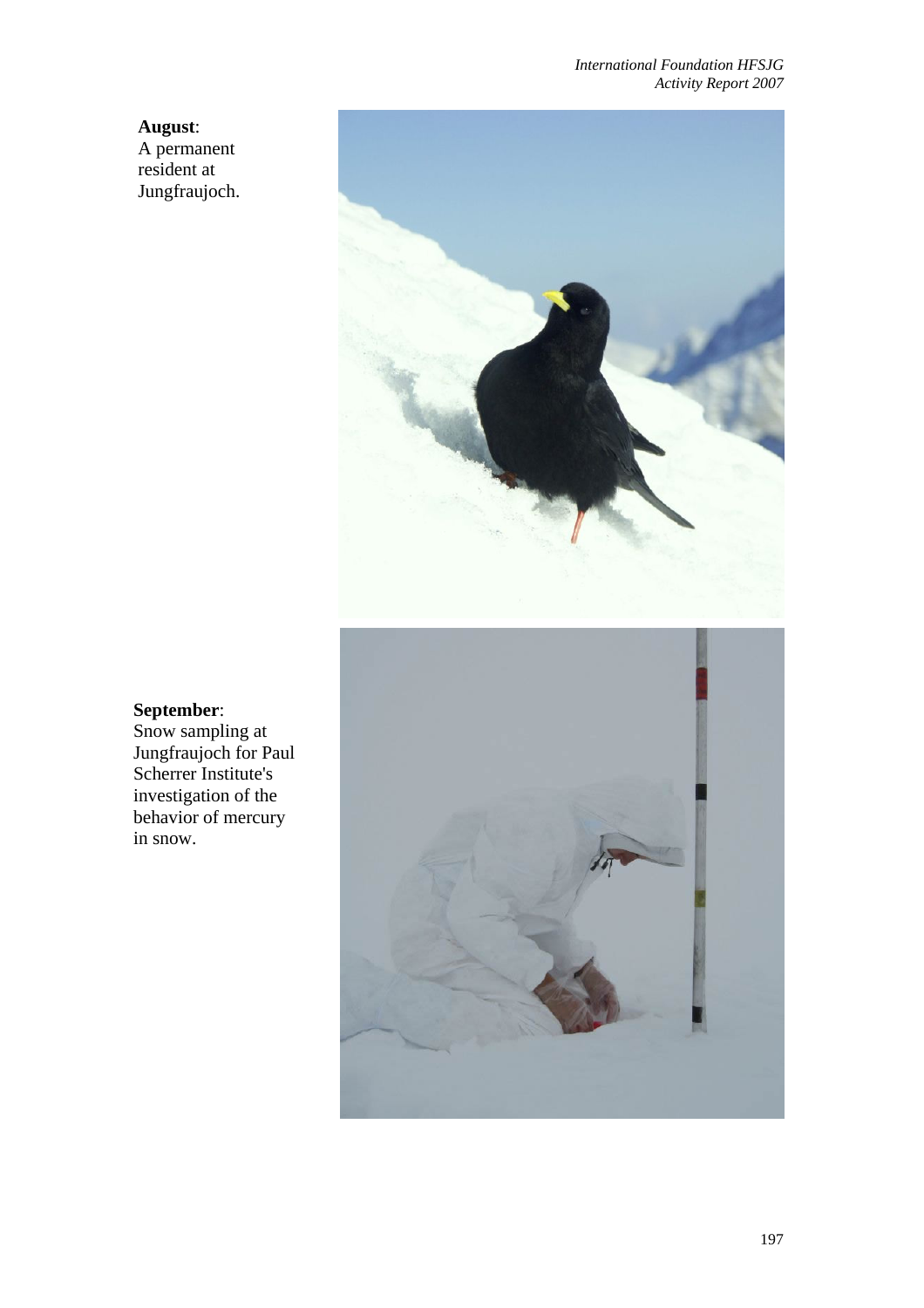

**October:** Observatory Gornergrat South with the KOSMA radiotelescope of the Universität zu Köln at Kulmhotel Gornergrat. This year marks the 100th anniversary of the Kulmhotel Gornergrat.